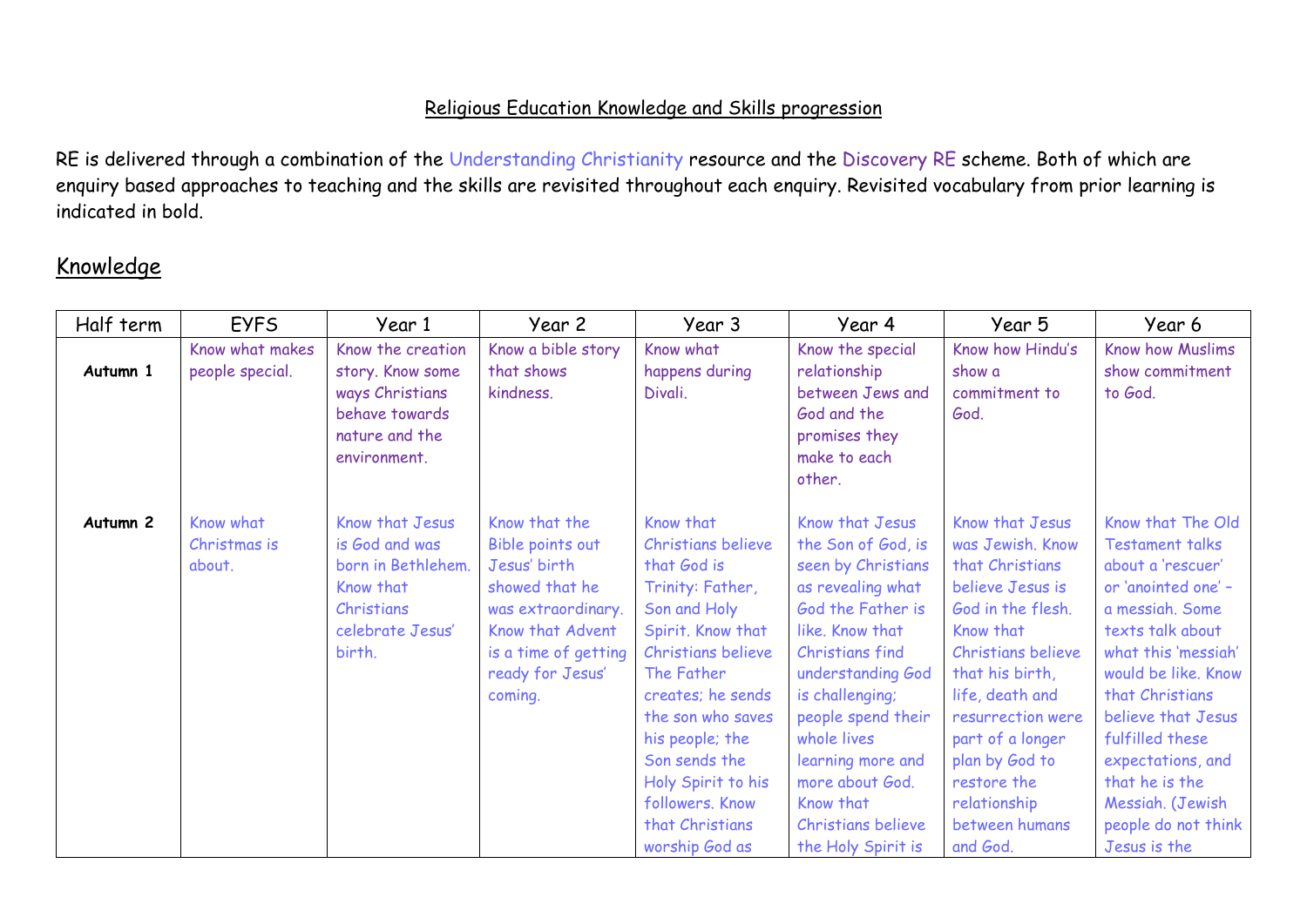|          |                                                             |                                                                                                                                                                              |                                                                                                                                                                                                               | Trinity. It is a<br>huge idea to grasp<br>and Christian have<br>created art to<br>help to express<br>this belief.                                                                                                                                                           | God's power at<br>work in the world<br>and in their lives<br>today, enabling<br>them to follow<br>Jesus.                                                                                                                                          |                                                                                                                                                                                                                                                                                                                                                                                 | Messiah.) Know<br>that Christians<br>see Jesus as their<br>saviour.                                                                                                                                                                                                                                                                                                |
|----------|-------------------------------------------------------------|------------------------------------------------------------------------------------------------------------------------------------------------------------------------------|---------------------------------------------------------------------------------------------------------------------------------------------------------------------------------------------------------------|-----------------------------------------------------------------------------------------------------------------------------------------------------------------------------------------------------------------------------------------------------------------------------|---------------------------------------------------------------------------------------------------------------------------------------------------------------------------------------------------------------------------------------------------|---------------------------------------------------------------------------------------------------------------------------------------------------------------------------------------------------------------------------------------------------------------------------------------------------------------------------------------------------------------------------------|--------------------------------------------------------------------------------------------------------------------------------------------------------------------------------------------------------------------------------------------------------------------------------------------------------------------------------------------------------------------|
| Spring 1 | Know ways people<br>celebrate in<br>different<br>religions. | Know times when<br>it is easy and<br>times when it<br>difficult to show<br>friendship. Know<br>times when Jesus<br>may have found it<br>difficult to be<br>friends.          | Know that Jews<br>and God have a<br>special<br>relationship. Know<br>the promise made<br>between the Jews<br>and God.                                                                                         | Know a bible story<br>about a miracle.                                                                                                                                                                                                                                      | <b>Know Kashrut</b><br>(food laws). Know<br>how this helps<br>Jews show God<br>they value their<br>special<br>relationship with<br>Him.                                                                                                           | Know that most<br>Hindu's have a<br>personal God.<br>Know what Hindu's<br>teach their<br>children about<br>God.                                                                                                                                                                                                                                                                 | Know about the<br>belief of eternity.                                                                                                                                                                                                                                                                                                                              |
| Spring 2 | <b>Know what Easter</b><br>is about.                        | Know that Easter<br>is very important<br>in the 'big story'<br>of the Bible. Know<br>that Christians<br>believe Jesus rose<br>again, giving<br>people hope of a<br>new life. | Know that Jesus<br>showed that he<br>was willing to<br>forgive all people,<br>even for putting<br>him on the cross.<br>Know that<br>Christians believe<br>Jesus builds a<br>bridge between<br>God and humans. | Know that the<br>various events of<br>Holy Week, such<br>as the Last<br>Supper, were<br>important in<br>showing the<br>disciples what<br>Jesus came to<br>earth to do. Know<br>that Christians<br>remember and<br>celebrate Jesus'<br>last week, death<br>and resurrection. | Know that<br>Christians see<br>Holy Week as the<br>culmination of<br>Jesus' earthly life,<br>death and<br>resurrection. Know<br>that Christians<br>today trust that<br>Jesus really did<br>rise form the<br>dead, and so is still<br>alive today. | Know that The<br><b>New Testament</b><br>says that Jesus'<br>death is somehow<br>'for us'. Know that<br>Christians<br>interpret this in a<br>variety of ways;<br>for example, as a<br>sacrifice for sin,<br>as a victory over<br>sin, rescuing the<br>lost and leading<br>them to God;<br>leading them from<br>darkness to light.<br>Know that<br>Christians<br>remember Jesus' | Know that<br>Christians read<br>the 'big story' of<br>the bible as<br>pointing out the<br>need for God to<br>save people. The<br>salvation includes<br>the ongoing<br>restoration of<br>humans'<br>relationship with<br>God. Know that<br>The Gospels give<br>accounts of Jesus'<br>death and<br>resurrection. Know<br>that belief in<br><b>Jesus resurrection</b> |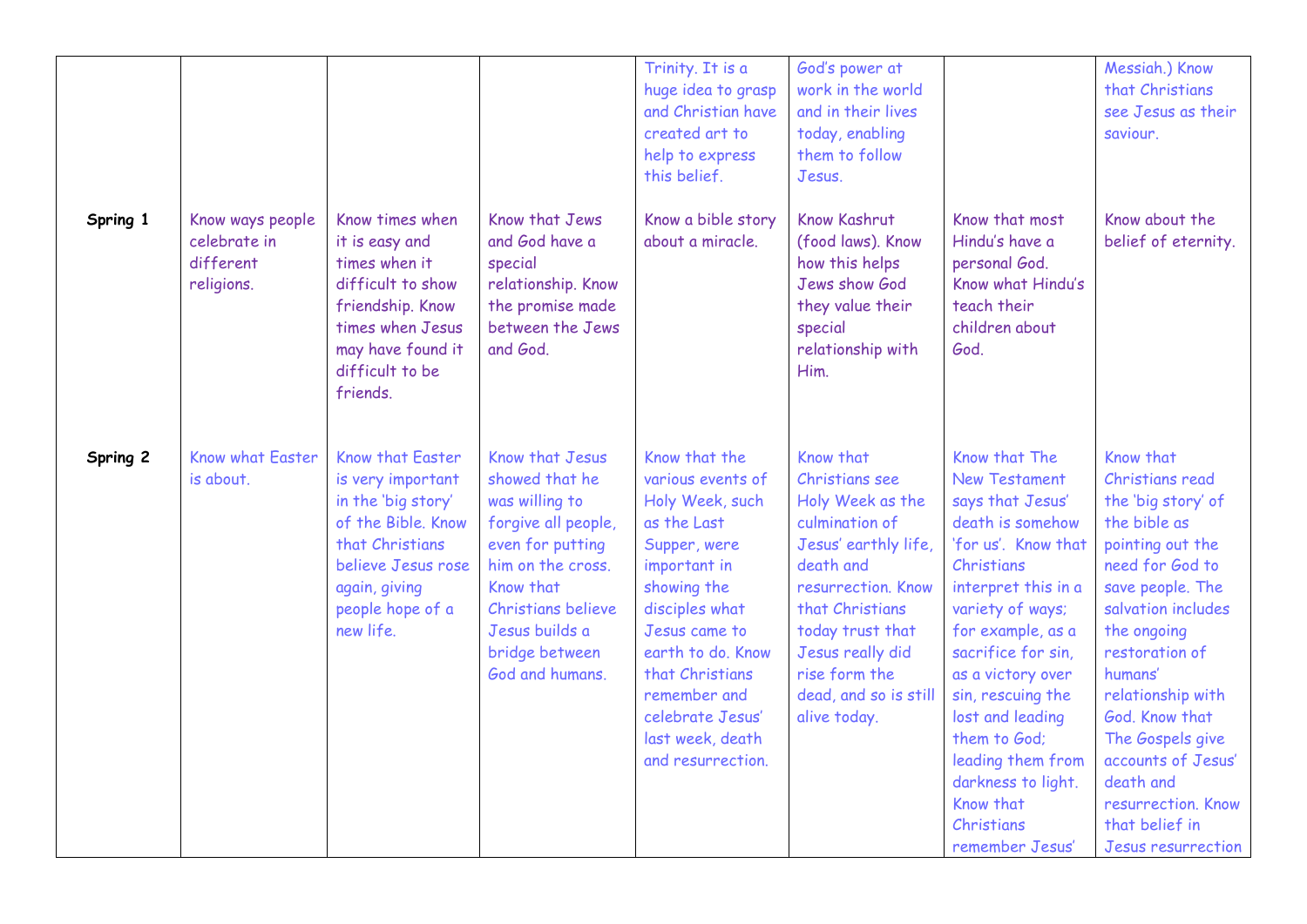|          |                                    |                                                                                          |                                                                                                                                          |                                                                                    |                                                                                                          | sacrifice through<br>the service of<br><b>Holy Communion</b><br>(also called the<br>Lord's Supper, the<br>Eucharist or the<br>Mass.) | confirms to<br>Christians that<br>Jesus is the<br>incarnate Son of<br>God, but also that<br>death is not the<br>end.<br>Know this belief<br>gives Christians<br>hope for life with<br>God, starting now<br>and continuing in a<br>new life (heaven). |
|----------|------------------------------------|------------------------------------------------------------------------------------------|------------------------------------------------------------------------------------------------------------------------------------------|------------------------------------------------------------------------------------|----------------------------------------------------------------------------------------------------------|--------------------------------------------------------------------------------------------------------------------------------------|------------------------------------------------------------------------------------------------------------------------------------------------------------------------------------------------------------------------------------------------------|
| Summer 1 | Know some<br>religious stories.    | Know what<br>happens during<br>Shabbat and why<br>it is important to<br>Jewish children. | Know the<br>celebration of<br>Passover, Know<br>how this helps<br>Jews show God<br>they value their<br>special relationship<br>with Him. | Know Hindu's<br>belief in one God<br>with many<br>different aspects.               | Know how Jews<br>show commitment<br>to God. Know ways<br>that Jews put<br>their belief into<br>practice. | Know the belief of<br>Karma, Samsara<br>and Moshka. Know<br>the impact some<br>beliefs have on<br>Hindu's lives.                     | Know the concept<br>of Jihad. Know<br>how this can be<br>interpreted<br>differently leading<br>to different<br>actions and<br>consequences.                                                                                                          |
| Summer 2 | Know what makes<br>places special. | Know what<br>happens during<br>Chanukah.                                                 | Know different<br>ways in which Jews<br>show their<br>commitment to<br>God.                                                              | Know the<br>significance of the<br>Rive Ganges for a<br>Hindu and a non-<br>Hindu. | Know the<br>importance of the<br>Church to<br>Christian people.                                          | Know how<br>Christians show<br>their commitment<br>to God.                                                                           |                                                                                                                                                                                                                                                      |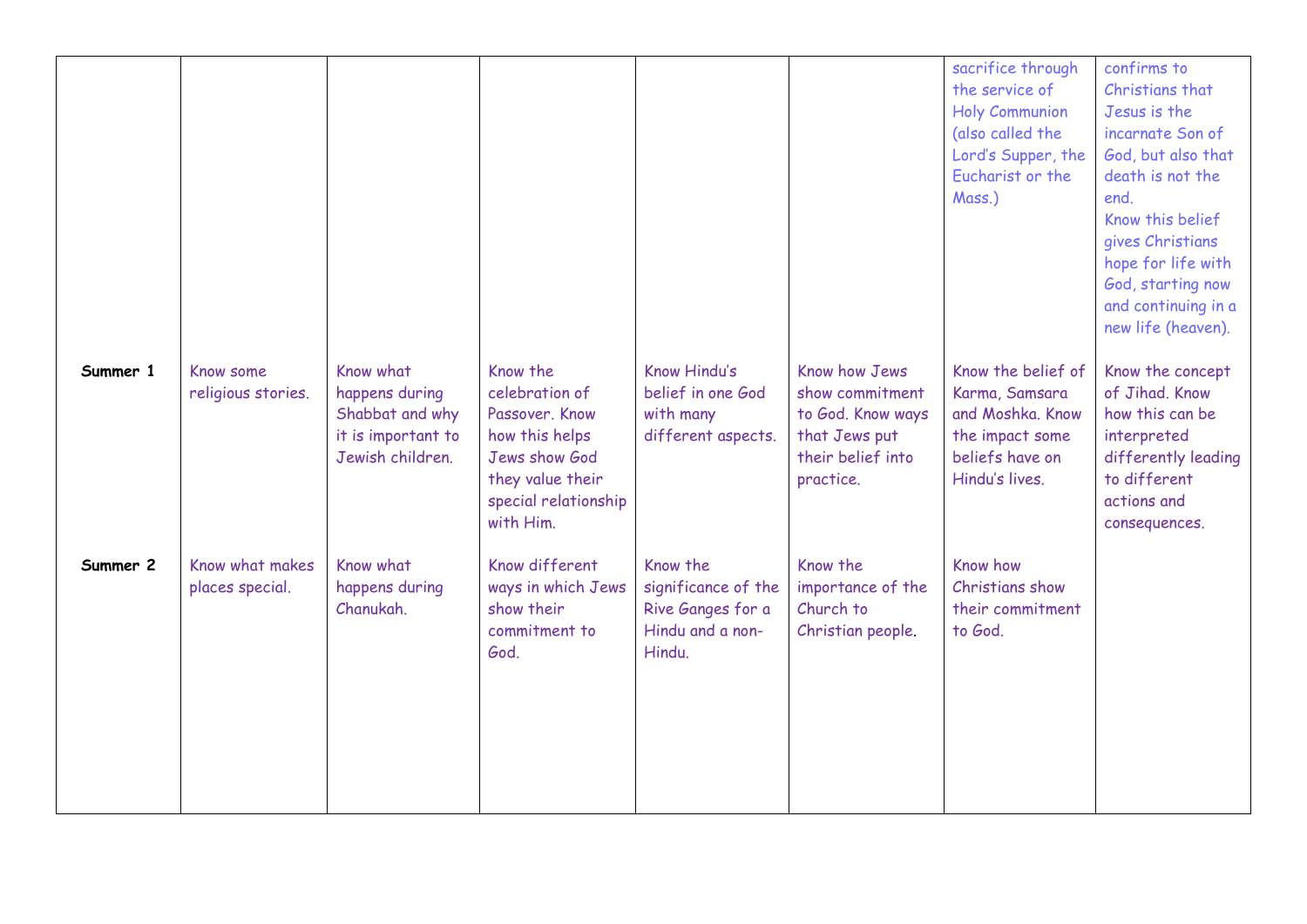## Skills

|                                                                                                                                                           | <b>EYFS</b>                                                                                                   | Y1                                                         | <b>Y2</b>                                                                                                            | Y3                                                                                                                   | Y <sub>4</sub>                                                                                                                                                                                           | Y <sub>5</sub>                                                                                                                                                                 | <b>Y6</b>                                                                                                                                                                                                   |
|-----------------------------------------------------------------------------------------------------------------------------------------------------------|---------------------------------------------------------------------------------------------------------------|------------------------------------------------------------|----------------------------------------------------------------------------------------------------------------------|----------------------------------------------------------------------------------------------------------------------|----------------------------------------------------------------------------------------------------------------------------------------------------------------------------------------------------------|--------------------------------------------------------------------------------------------------------------------------------------------------------------------------------|-------------------------------------------------------------------------------------------------------------------------------------------------------------------------------------------------------------|
| Knowledge<br>and<br>Understanding<br>of the<br>religions<br>studied - AT1<br>These correlate<br>to the scheme<br>lesson plans in<br>the following         | Respond through<br>talk, gesture and<br>play about<br>religious stories,<br>objects, people<br>and practices. | Recount outlines<br>of some religious<br>stories           | Retell religious<br>stories and<br>identify some<br>religious beliefs<br>and teachings                               | Describe some<br>religious beliefs<br>and teachings of<br>religions studied,<br>and their<br>importance              | Describe the key<br>beliefs and<br>teachings of the<br>religions studied,<br>connecting them<br>accurately with<br>other features of<br>the religions<br>making some<br>comparisons<br>between religions | Explain how some<br>beliefs and<br>teachings are<br>shared by<br>different<br>religions and how<br>they make a<br>difference to the<br>lives of individuals<br>and communities | Make comparisons<br>between the key<br>beliefs, teachings<br>and practices of<br>the Christian<br>faith and other<br>faiths studied,<br>using a wide range<br>of appropriate<br>language and<br>vocabulary. |
| ways:<br>Making sense of<br>the text $/$<br>beliefs in<br>Understanding<br>Christianity<br>Scheme<br>Blue text in<br><b>Discovery RE</b><br><b>Scheme</b> | Explore religious<br>celebrations.                                                                            | Recognise<br>features of<br>religious life and<br>practice | Identify some<br>religious<br>practices, and<br>know that some<br>are characteristic<br>of more than one<br>religion | Describe how<br>some features of<br>religions studied<br>are used or<br>exemplified in<br>festivals and<br>practices | Show<br>understanding of<br>the ways of<br>belonging to<br>religions and what<br>these involve                                                                                                           | Explain how<br>selected features<br>of religious life<br>and practice make<br>a difference to<br>the lives of<br>individuals and<br>communities                                | Explain in detail<br>the significance<br>of Christian<br>practices, and<br>those of other<br>faiths studied, to<br>the lives of<br>individuals and<br>communities.                                          |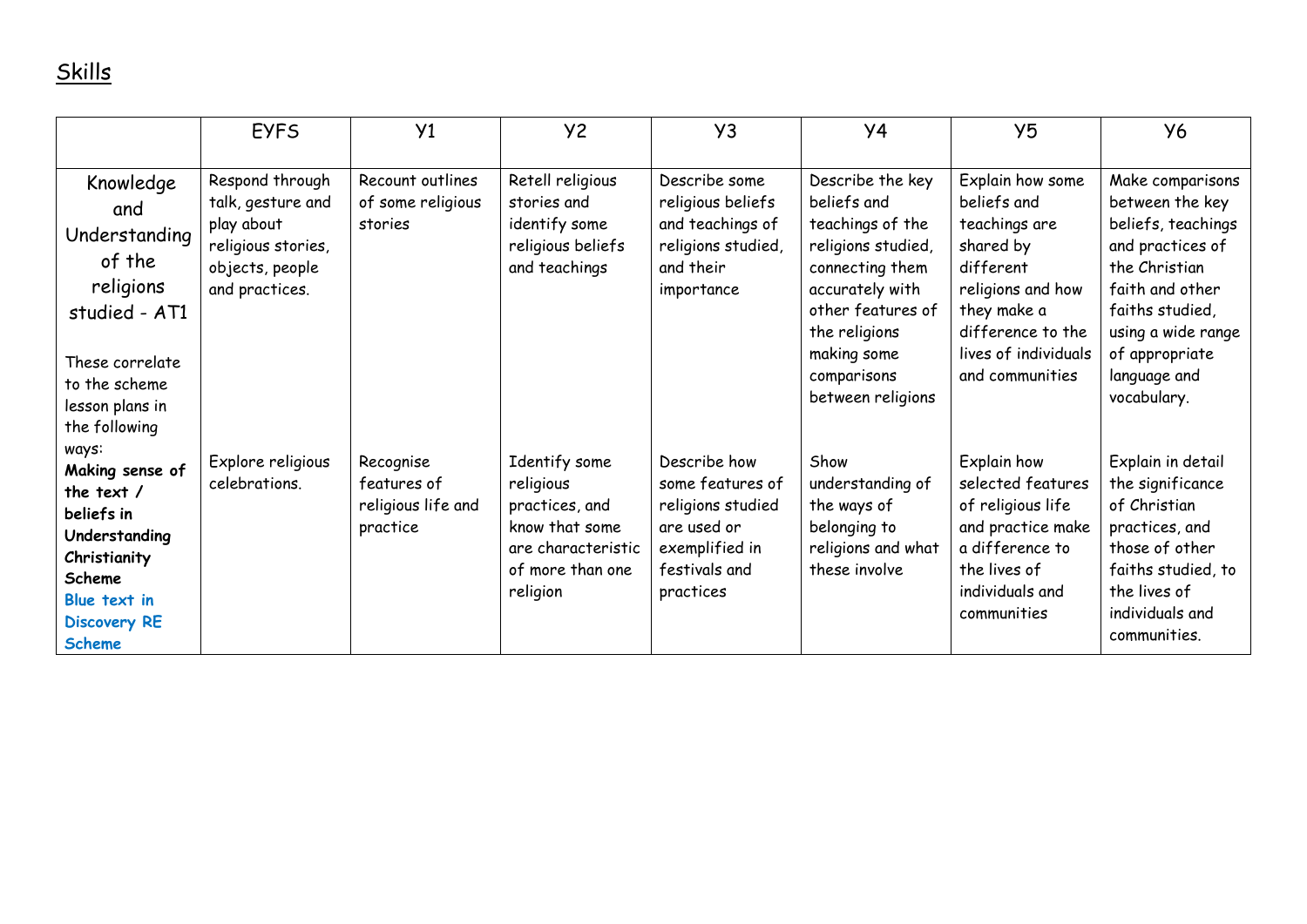| Learning from          | Identify ways  | Recognise some | Recognise          | Make links       | Show, using                     | Explain how some   | Compare the different     |
|------------------------|----------------|----------------|--------------------|------------------|---------------------------------|--------------------|---------------------------|
| the religions          | people         | religious      | meanings in        | between          | religious                       | forms of religious | ways in which people of   |
| studied - AT2          | celebrate.     | symbols and    | religious symbols, | religious        | vocabulary, how                 | expression are     | faith communities express |
|                        |                | words          | language and       | symbols,         | religious beliefs,              | used differently   | their faith.              |
| These correlate        |                |                | stories            | language and     | ideas and feelings              | by individuals and |                           |
| to the scheme          |                |                |                    | stories and the  | can be expressed                | communities        |                           |
| lesson plans in        |                |                |                    | beliefs or ideas | in a variety of                 |                    |                           |
| the following          |                |                |                    | that underlie    | forms, giving                   |                    |                           |
|                        |                |                |                    | them             | meanings for some               |                    |                           |
| ways:<br>Understanding |                |                |                    |                  | symbols, stories                |                    |                           |
| the impact in          |                |                |                    |                  | and language                    |                    |                           |
| Understanding          |                |                |                    |                  |                                 |                    |                           |
| Christianity           | Use their      |                |                    |                  |                                 |                    |                           |
| Scheme                 | imagination    | Identify       | Respond            | Compare          | Ask questions                   | Make informed      | Discuss and express their |
| Red text in            | and curiosity  | aspects of own | sensitively to the | aspects of       | about the                       | responses to       | views on some fundamental |
| <b>Discovery RE</b>    | to develop     | experience and | experiences and    | their own        | significant                     | questions of       | questions of identity,    |
| <b>Scheme</b>          | their interest | feelings, in   | feelings of        | experiences      | experiences of                  | identity and       | meaning, purpose and      |
|                        | in the world   | religious      | others, including  | and those of     | key figures from                | experience in the  | morality related to       |
|                        | around them.   | material       | those with a faith | others,          | religions studied               | light of their     | Christianity and other    |
|                        |                | studied        |                    | identifying      | and suggest<br>answers from own | learning           | faiths.                   |
|                        |                |                |                    | what             |                                 |                    |                           |
|                        |                |                |                    | influences       | and others'                     |                    |                           |
|                        |                |                |                    | their lives      | experiences,                    |                    |                           |
|                        |                |                |                    |                  | including believers             |                    |                           |
|                        |                |                |                    |                  |                                 |                    |                           |
|                        |                |                |                    |                  |                                 |                    |                           |
|                        |                |                |                    |                  |                                 |                    |                           |
|                        |                |                |                    |                  |                                 |                    |                           |
|                        |                |                |                    |                  |                                 |                    |                           |
|                        |                |                |                    |                  |                                 |                    |                           |
|                        |                |                |                    |                  |                                 |                    |                           |
|                        |                |                |                    |                  |                                 |                    |                           |
|                        |                |                |                    |                  |                                 |                    |                           |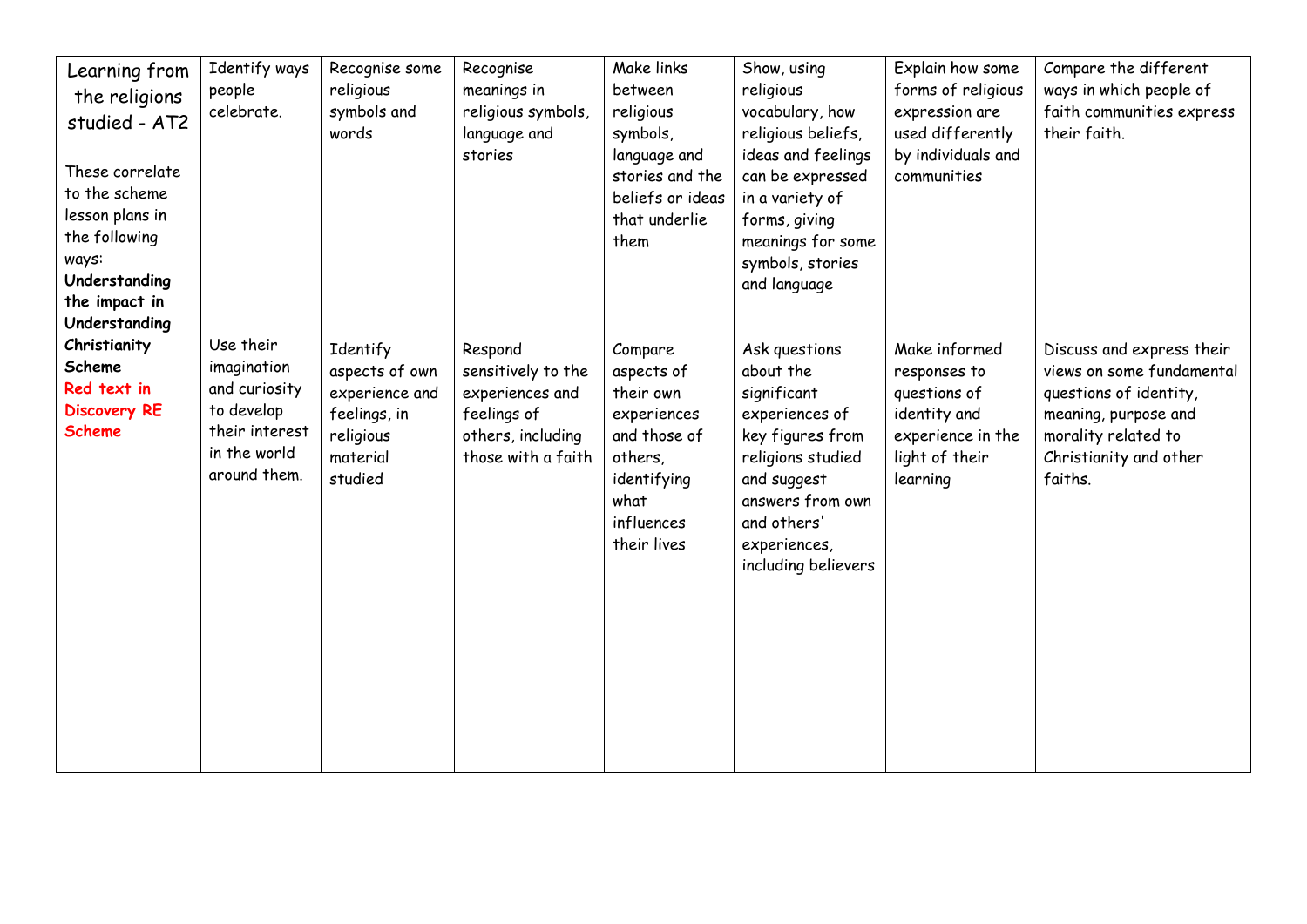| Personal<br>resonance<br>with or<br>reflection on<br>the religions<br>studied - AT2<br>These correlate                                                                              | Ask questions<br>and make<br>comment<br>about the<br>world in which<br>they live. | Identify things<br>they find<br>interesting or<br>puzzling, in<br>religious<br>materials<br>studied  | Realise that some<br>questions that<br>cause people to<br>wonder are<br>difficult to<br>answer                                                            | Compare their<br>own and other<br>people's ideas<br>about<br>questions that<br>are difficult to<br>answer                         | Ask questions<br>about puzzling<br>aspects of life<br>and experiences<br>and suggest<br>answers, making<br>reference to the<br>teaching of<br>religions studied | Make informed<br>responses to<br>questions of<br>meaning and<br>purpose in the<br>light of their<br>learning                               | Express their views on<br>some fundamental<br>questions of identity,<br>meaning, purpose and<br>morality related to<br>Christianity and other<br>faiths.                                    |
|-------------------------------------------------------------------------------------------------------------------------------------------------------------------------------------|-----------------------------------------------------------------------------------|------------------------------------------------------------------------------------------------------|-----------------------------------------------------------------------------------------------------------------------------------------------------------|-----------------------------------------------------------------------------------------------------------------------------------|-----------------------------------------------------------------------------------------------------------------------------------------------------------------|--------------------------------------------------------------------------------------------------------------------------------------------|---------------------------------------------------------------------------------------------------------------------------------------------------------------------------------------------|
| to the scheme<br>lesson plans in<br>the following<br>ways:<br>Making<br>connections in<br>Understanding<br>Christianity<br>Scheme<br>Green text in<br><b>Discovery RE</b><br>scheme | Identify and<br>share the joy<br>of a special<br>time they<br>celebrate.          | Identify what<br>is of value and<br>concern to<br>themselves, in<br>religious<br>material<br>studied | Respond<br>sensitively to the<br>values and<br>concerns of<br>others, including<br>those with a<br>faith, in relation<br>to matters of<br>right and wrong | Make links<br>between values<br>and<br>commitments,<br>including<br>religious ones,<br>and their own<br>attitudes or<br>behaviour | Ask questions<br>about matters of<br>right and wrong<br>and suggest<br>answers that show<br>understanding of<br>moral and<br>religious issues                   | Make informed<br>responses to<br>people's values<br>and commitments<br>(including)<br>religious ones) in<br>the light of their<br>learning | Make informed responses<br>to people's values and<br>commitments (including<br>religious ones) in the light<br>of their learning They will<br>use different techniques<br>to reflect deeply |

## Vocabulary

|               | <b>EYFS</b>   | Year 1           | Year 2       | Year 3       | Year 4                       | Year 5       | Year 6        |
|---------------|---------------|------------------|--------------|--------------|------------------------------|--------------|---------------|
| Key           | Jesus,        | God              | Samaritan,   | Divali,      | Covenant,                    | Mantra,      | Five Pillars, |
|               | Moses,        | Creation,        | Parable,     | Temple,      | Ten                          | Brahman,     | Zakah,        |
| Vocabulary in |               |                  |              |              | commandments, Vedas, Dharma, |              | Sawm,         |
| bold is       | Christianity, | Incarnation,     | Incarnation, | Advent,      | Torah,                       | Karma,       | Qur'an,       |
| revisited     | Mary,         | <b>Bethlehem</b> | Advent,      | Incarnation, | Synagogue,                   |              | Hajj,         |
| from previous | Joseph,       |                  |              | Trinity      | Rabbi,                       | Advent,      |               |
| year groups.  |               | Zacchaeus,       |              |              |                              | Incarnation, |               |